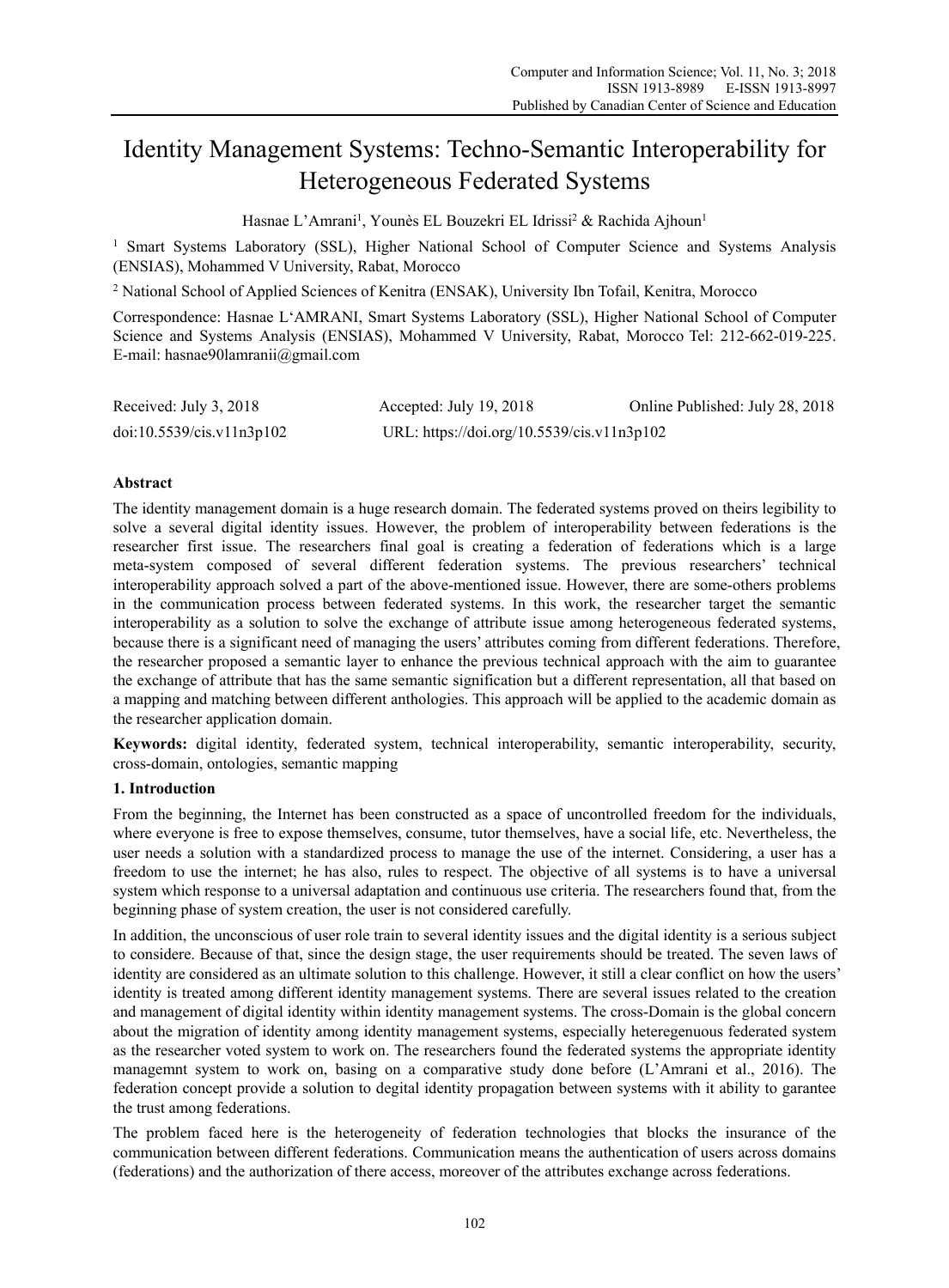The technical interoperability approach is suggested to solve the communication interruption between heterogenous federations. The researchers propose an interoperability component, that translates the different request reaching the component to a standard form and thereafter forwarding it to the destination under the appropriate form.

The actual work objective is the enhancement of the previous technical approach by ensuring a semantic layer to guarantee a complete comprehension of identity among different federated architecture. Here, the researchers propose an enrichment for the technical architecture. The added layer is a semantic treatment to exchange attributes among heterogeneous federations. In contrast whith the technical approach, which is based on the authentication request translation, the semantic layer is based on a method for matching and mapping between different attributes description and representation (domain ontologies), issued from different federation but still having the same semantic signification.

In what fellows, the researchers present an overview of federated systems as well as the presentation of heterogeneous federations' issues. Furthermore, the researchers previous works. Moreover, an arguing why the identity management systems use semantic. Thereafter, the discussion of the proposed approach and the proposed architecture. Finally, we conclude this work with a global summary and future works regarding this subject.

#### **2. Method**

#### *2.1 Federated Systems*

The federated identity management model describes the most thematic and principal model between his concurrent. Identity federation is defined as the groupement of systems that have evolved trust relationships with each other in order to exchange digital identity information in a secure way. The principal entities of federations' model are the identity provider, service provider and the discovery service WAYF (optional).



Figure 1. Federation Architecture

#### *2.2 Heterogeneous Federated Systems Issues*

The communication process across-federations starts when an external users' request access to a service provider inside the federation where he belongs. This process has two scenarios, the first one is the communication between homogeneous federations and the second the communication among heterogeneous federations. While talking about the homogeneous scenario, the communication interruption issue is not possible. However, it still exists the compatibility issues between versions of same federation technologies.

The serious communication issue among federation come to the world when we have the scenario of heterogeneous federations. The process of communication is interrupted while the service provider of one federation tries to forward the users' request to another heterogeneous federation. The researcher illustrates the communication process interruption by the following use case. This use case is implemented and proved. Furthermore, the interruption of the communication is shown while the request of the service is forwarded from demanded federation to the authentication authority of the user federation.

As a use case we take two federaions based on heteregenuous technologies SAML and WS-Fedeation. First, the user requests a protected service through an HTTP request to the SAML configured service provider. Once the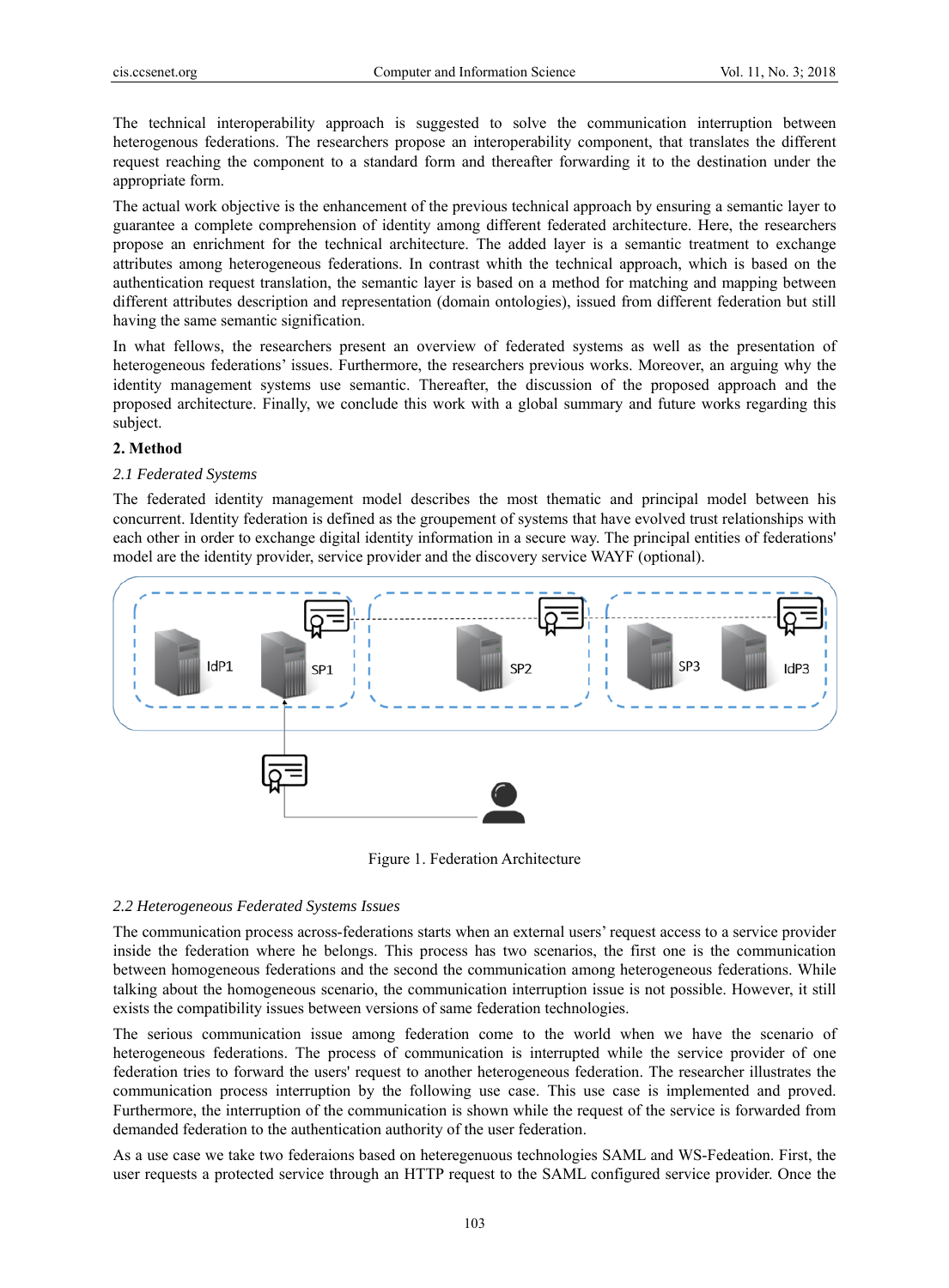request is received the service provider redirects the user to the WS-Federation configured identity provider authentication service (STS). The request is an URL of the Single-Sign-On service concerning the STS in charge of authenticating the users based on Active Directory and takes as parameters the usual SAML values namely the SAML SAMLRequest request sent in GET to this service. The STS receives the SAMLRequest and RelayState parameters.

Under these conditions, the identity provider returns an access error to the server accompanied by a reference number. This reference number generated by the ADFS service of the STS identity provider informs a request error indicating the revision of the requests' structure. From this use case, the researchers derived two huge issues; the heterogeneity of request structure and the difference of attributes from one federation to another based on the knowledge domain differences.

The first issue is solved with a technical approach discussed in the section of previous works. The second solution is an enhancement of the previous approach with a semantic interoperability layer, which helps to guarantee the attributes exchange among different knowledge domain. In this paper, the authors illustrate the problem, propose an interoperability semantic solution combined with the technical solution and clarify the process of implementation by a design schema and framework conception plus frameworks' interface.

## *2.3 Previous Work*

For each federation technology, there is a specific mechanism to manage digital identity. The researcher previous work aims to ensure a technical interoperability among federated identity management systems to guarantee an interoperable architecture for a transparent communication between heterogeneous federations.

The goal of the previous work is to solve a technical cross-domain issue, for the reason that each system has a different architecture for the management of the digital identity data sent and received. The technical interopearablity approach solves the issues of communication interruption between heterogeneous federations.

As technical existent solutions, they exist narrow configurations in the level of identity provider and service provider, which could be temporary resolution. It could be considered as some ordinary configurations, which do not the response to the research issues. In the referenced work, the researchers presented a standard approach for technical interoperability issues (L'Amrani et al., 2017).



Figure 2. Proposed technical interoperability approach

Figure 2 shows the interoperability processing component place where it can receive federations requests and ensure the translation of those request to the targeted federation.

## *2.4 The Semantic Requirement to Improve Interopearablity*

The primary activity in communities is communication, knowing the identity of the third party with whom you communicate is basic for understanding and evaluating an interaction (Donath, 1996). Identity management is something that we do in traditional communication every day when we decide on what to tell another about ourselves, and what to not say. The researcher exposes a general definition to an identity as a computer representation of an active entity that can be physical (such as a human, a host system, or a network device) or can be a programming agent; this is significantly a definition of the entity identities' in computing (Benantar and USA, 2006). There are several definitions, which we can found in those references (Marit et al., 2003), where they give links between identity, identity management systems and interoperability requirement among those systems.

An entity is the main actor in the communication process. The concept entity is employed in the following to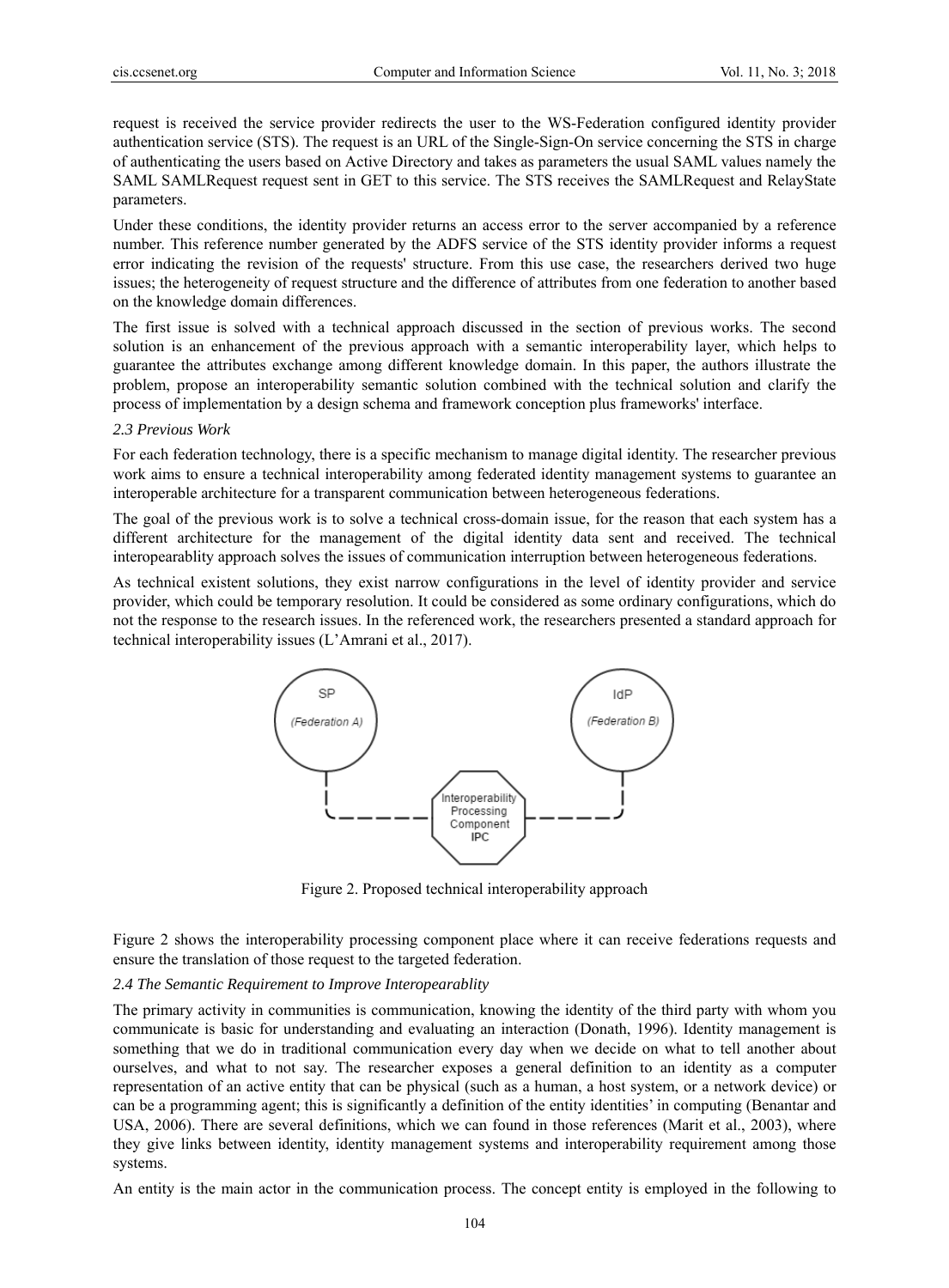indicate both an individual and an organization (Glässer and Vajihollahi, 2010).

**Attribute**: An attribute is a feature associated with an entity, like name, Email, national identity code, etc...

**Identity**: The identity is defined as a conceptual representation of an entity.

**Context**: A context associated with a specific application domain or case in which an attribute is defined and has a meaning.

Identity management systems contain many models. In the cited reference (L'Amrani et al., 2016), the researcher defined several types of identity management models. The chosen system to work on is the federated system based on the study made in (L'Amrani et al., 2016) reference. Since the federated system is a type of identity management systems, then the federated system needs for semantic integration is clear and by implication is the identity management systems have a part of this need.

Every identity management system is based on the main previous concept, there are many concepts related to this domain but those are the most important to this study. The enormous number of identities that the systems have to manage impose a deep research about a solution to this problem. In addition, the double existence of identities and identity attributes' still an issue, which targets the system performances while the number of items is influential. However, the serious issue about identity management systems is the treatment of attributes that have the same signification semantically, but they are different syntactically. Some statements use different syntaxes, although have the same signification and present the same meaning of one attribute.

# *2.5 Semantic Interoperability to solve Cross-Domain Issues*

In the following schema, the researcher describes the different attributes of users' identity while every user is subscribed in his own federation. As a case study, we take two heterogeneous federations from the academic domain, the federation A present the United Kingdom (UK) or United State (US) academic system and the second show the Moroccan academic system.

Based on (Laformation.ma, 2017), the researcher found that attributes across federation are not the same. In the example of undergraduate and graduate degrees, attributes are treated in a different way. The process of treatment of academic degrees is completely different between Moroccan context and US/UK context. As shown in the schema after (figure 3), the Moroccan universities have a special nomination for the degrees both for undergraduate and graduate. However, the Moroccan context does not make this difference. In addition, there is a huge heterogeneity in the process of giving a special degree. If we take the use case of a Moroccan student who aims to complete his study in the United Kingdom (UK) or United State (US) universities, he should go by a third party to ensure the equivalency of diplomas. In what follows, an example of the third party that ensures matching between academic attributes.



Figure 3. Different attributes with same signification across Domains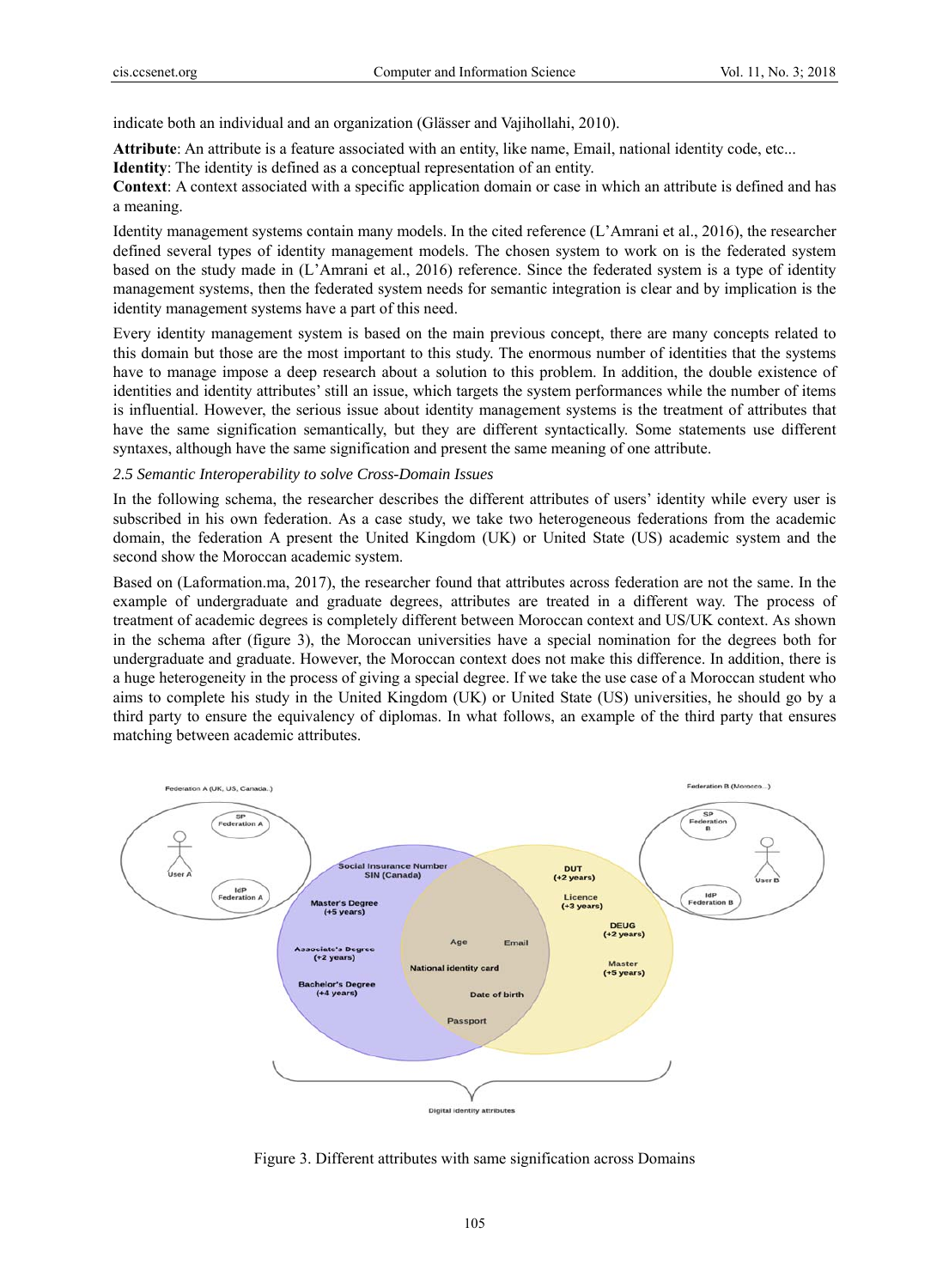EduPerson and EduOrg, who has held with funding from Internet2, are Lightweight Directory Access Protocol (LDAP) schema created to cover widely-used individuals and organizational attributes in higher education. The eduPerson purpose class gives a common list of attributes and annotations, describing the existing standards in higher education (Internet2, 2017). However, based on (Chadwick and Hibbert, 2012) study, the EduPerson approach is not scalable, and complex to manage by federation actors when the number of users is large numbers and in the case of been members of multiple federations (Chadwick and Hibbert, 2013).

*2.6 Proposed Architecture to Achieve Technical and Semantic Interoperability Levels* 

The critical concern when establishing a federation is leading to a shared understanding of a standard vocabulary, for example, user roles and attributes which require being known throughout the whole federation. In this work, the researcher focuses on the following dimensions of interoperability:

-Technical: Based on the ability to interchange data, protocols, technical standardization (WP4 and James, 2005).

-Semantic: relates to the ability to exchange meaning between domains.

The schema bellow present the Deployment scenario for the proposed papproaches:



Figure 4. Proposed approaches deployment scenario

#### *2.7 Semantic Approach*

The issue of federation interoperability addressed all the members of the federation accepting a standard collection of attributes which will be allocated to all users by the identity providers (IDPs) and attribute authorities (AAs) furthermore it will be used in access control decisions by the server providers SPs (Chadwick and Hibbert, 2012). Figure 5 presents a general vision about the semantic layer, which will be added to the researcher technical approach.

The case of heterogeneity as shown in the previous section (figure 3), the example of different attributes of different students (users) issuing from different authorities around the world, those) attributes could be a qualification certificate, marks, levels....The real word presents some federations cases where the treatment of semantic difference among graduation attributes is ensured. The first example is in the United Kingdom (UK) universities; they serve to a third party named UK NARIC (NARIC, 2017) to make the equivalency between qualification degrees. It is a governmental establishment, which guarantees the recognition and comparison of international qualifications and skills.

Another experience with the semantic interpretation issue for qualification we can see it in the German authorities. This treatment is ensured by the Uni-Assist. Uni Assist is an organization that supports individuals to grant an approval from the university that he wants to purchase it. The largest base of the universities is connected with the uni-assist. The service should be stamped in the German embassy in the user country (Uni-Assist, 2016).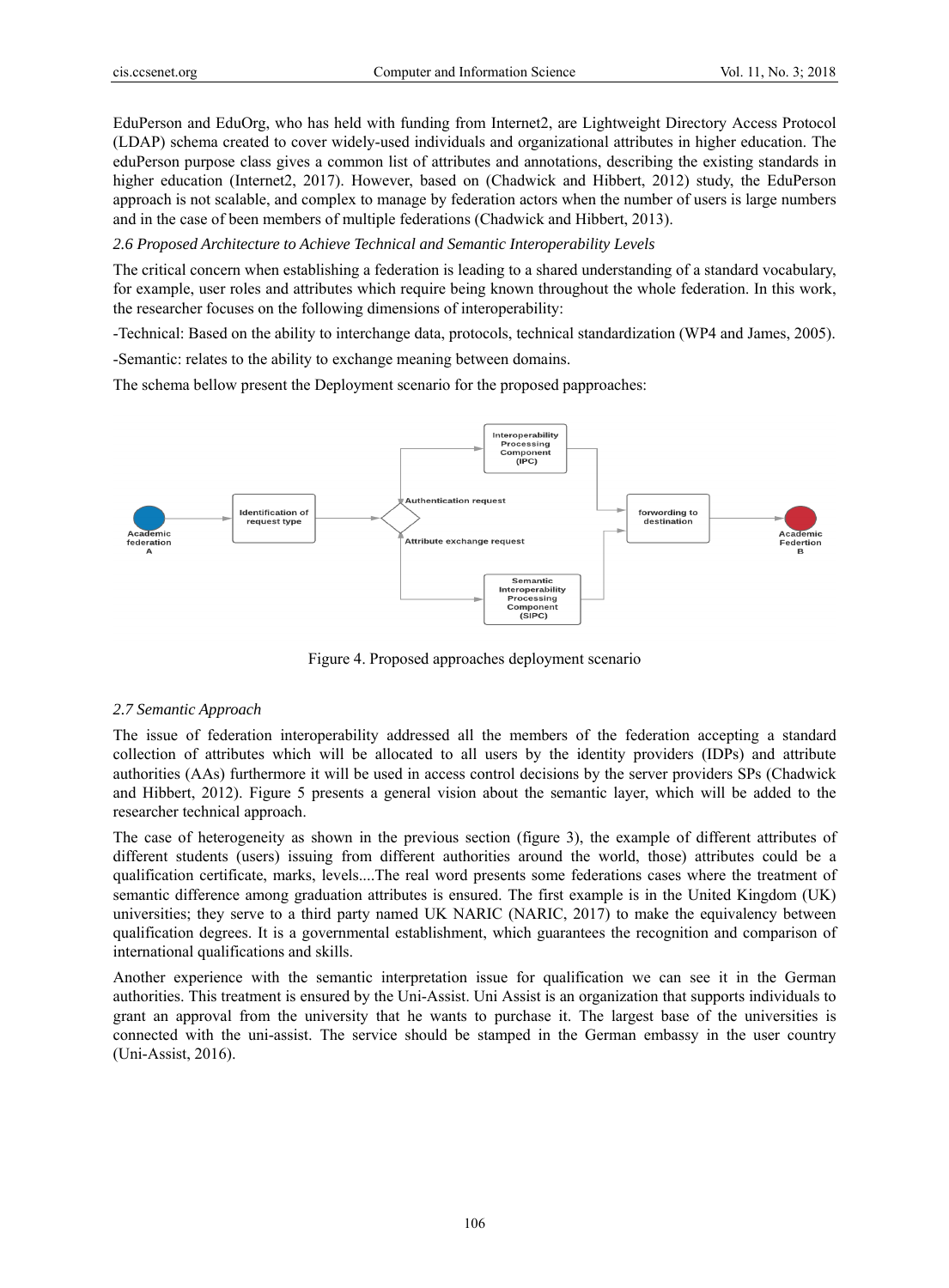

Figure 5. Proposed semantic interoperability approach

#### **3. Results and Discussion**

#### *3.1 Techno-Semantic Approach*

As cited in (Microsoft 2017), there is always a deep need to interoperate other management knowledge format and schemes. In contrast with the traditional top-down approach, the suggestion of a bottom-up approach which based on a semantic mapping among resources description and attributes management across heterogeneous management domains is a good concern. Issues, which can target different ontologies of the same knowledge domain, those ontologies, can differ from each other because they provide a less or more information about the same domain. In view of the fact that mapping between different ontologies from a heterogeneous academic domain is the proposed solution.

The researcher work is about techno-semantic interoperability to solve CrossDomain issues. In this paper, the researcher proposes a semantic layer to improve the technical interoperability solution. The techno-semantic proposed architecture aims to create an interface to ensure semantic interoperability between heterogeneous federations. In figure 6, the researcher gives a federated architecture of technical and semantic approach where he shows several components of technical and semantic architecture. The objective of the merger between two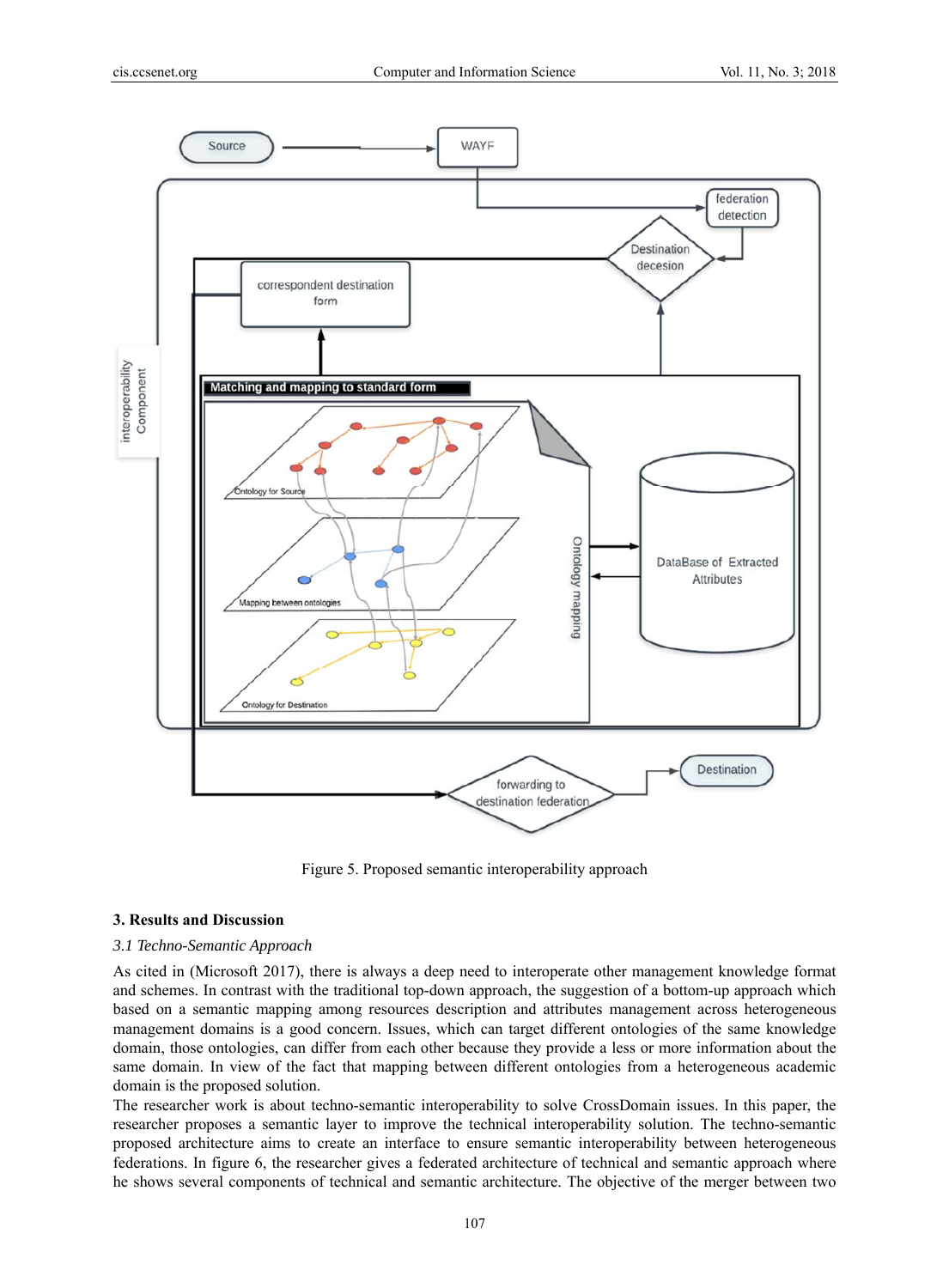approaches is giving a height performance solution to the Cross-domain issues. Where the process of communication will be transparent on both authentication and attributes exchange levels.

The techno-semantic approach is a combination of a technical approach already proposed in (L'Amrani et al., 2017) and a semantic layer (figure 6) added to the first one. As shown in figure 6 the architecture contains a component for the semantics treatment of attributes received from the different federation. Here we can have the same technology for identity federation treatment [ SAML (OASIS, 2017), WS-Fedearion (Microsoft, 2017)...] but it could be different in the semantic of attributes.

The researcher proposes a common interface to communicate between heterogeneous federations. The common interface federated to ensure semantic interoperability between different federations is an intermediate ontology. Ontologies encompass attributes which have the same meaning but different representation. The researcher is in beginning stage on ontologies conception, however, to find more information about ontologies mapping, many studies done about this subject (García-Barriocanal et al., 2011), (Cox, 2015).



Figure 6. Techno-semantic interoperability approach

Coming back to the previous example an AS, DUG, DUT degrees have the same signification (studying 2 years) however, each academic system make its own treatment for the process of managing the qualification associated to a degree. Here we should use a mapping technique between those different federations' ontologies, which can establish a calculation to ensure if an attribute in federation A has the same signification in federation B.

#### *3.2 Proposed Conception*

The illustration below includes the conceptual design of both the technical and the semantic approach (Techno-Semantic approach). This representation is a class diagram, which explains the flow exchange between the main entities of researchers' approach.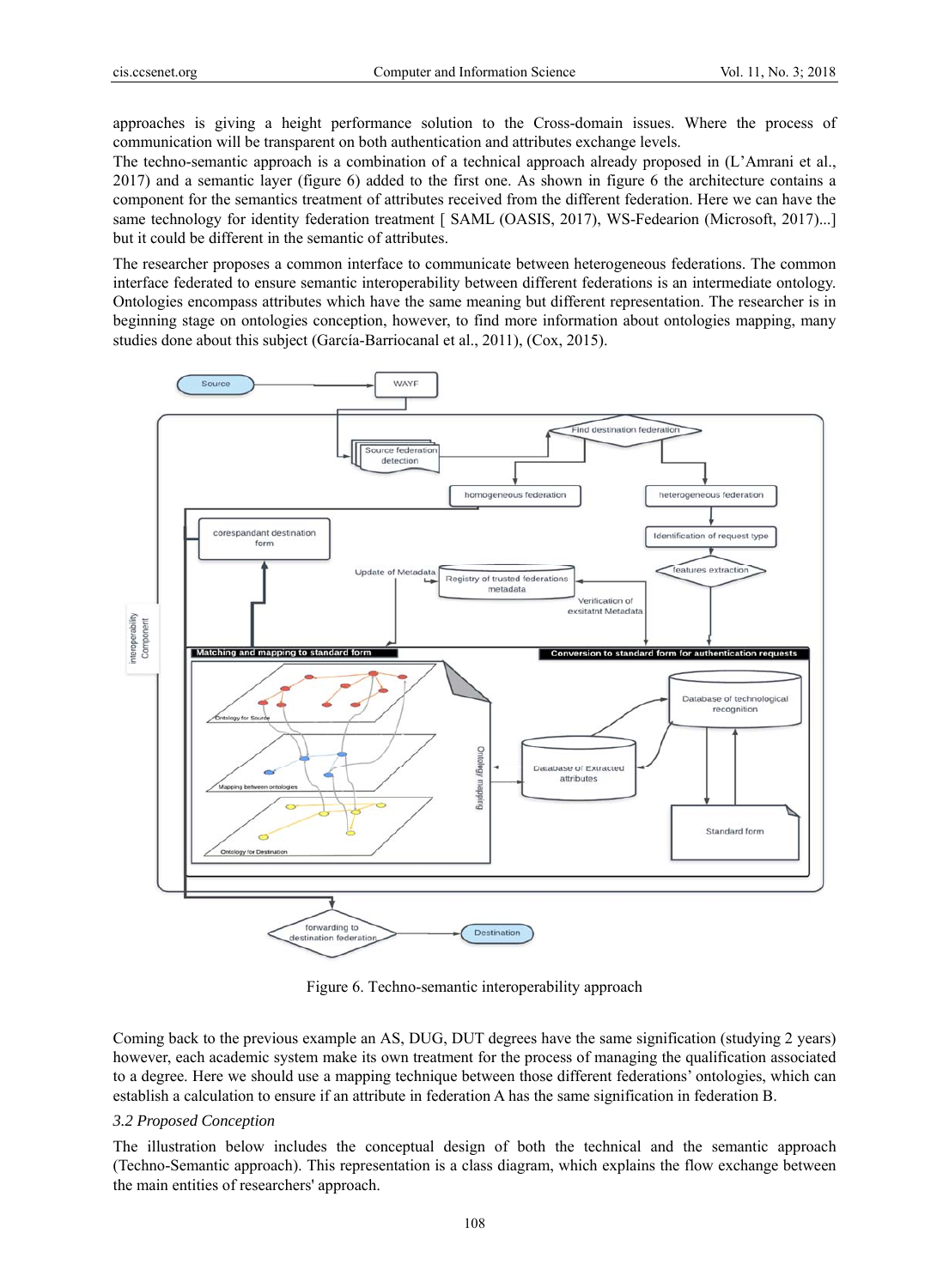

Figure 7. Framework Conception

- The central entity is the federation-Entity, which involves the attributes Identity Provider, Service Provider

- Towards the right, we put the entities that handle the technical approach (the Requests, the Elements of requests and the History of the exchanged requests).

- Towards the left, we find the entities that concern the semantic approach (the ontology, the class of the ontology, the attribute of the class, the Mapping between the classes and the Mapping between the attributes of the classes).

## *3.3 Discussion*

This work aims to improve an intermediate framework that has as functioning, preserving technical interoperability between heterogeneous federated systems in distributed environments. This solution solves the problem of the heterogeneity of the authentication and authorization requests between these different federations by a technical architecture that helps the matching between the requests basing on the translation process to a standard form thereafter transforming to the targeted federation.

The problem posed in this solution is; does this solution support the difference in the content of the query? At this point, we can note that in a query, we can send several attributes with the purpose of sharing and exchange between the federations after a successful process of authentication and authorization.

This whole approach is applied to the academic context. Even though the field of academic knowledge is the same, the attributes can change between use cases. In the examples noted in Figure 2 it is clear that in the same context (academic context) and even in a common domain of knowledge, a problem of the heterogeneity of attributes representation exists. There are several parameters to consider when discussing data exchange between different federations and in the same knowledge domain.

There are two parameters to discuss their impacts on the exchange of attributes between different federations. It exists evermore issues around the data structure that can be different from one federation to another and from one knowledge domain to another. In addition, we can also note the parameter of language, it is possible to be different attributes' language, from one federation to another, also for the case of different areas of knowledge.

## **4. Conclusion and Fsuture Works**

Actually, the researchers are working on the interoperability between federated systems, the researchers tackle all levels of interoperability beginning from the organizational level and ending at the technical level. The authors aim to carry out an interoperability architecture, which simplifies the communication process between homogeneous and heterogeneous identity management solutions.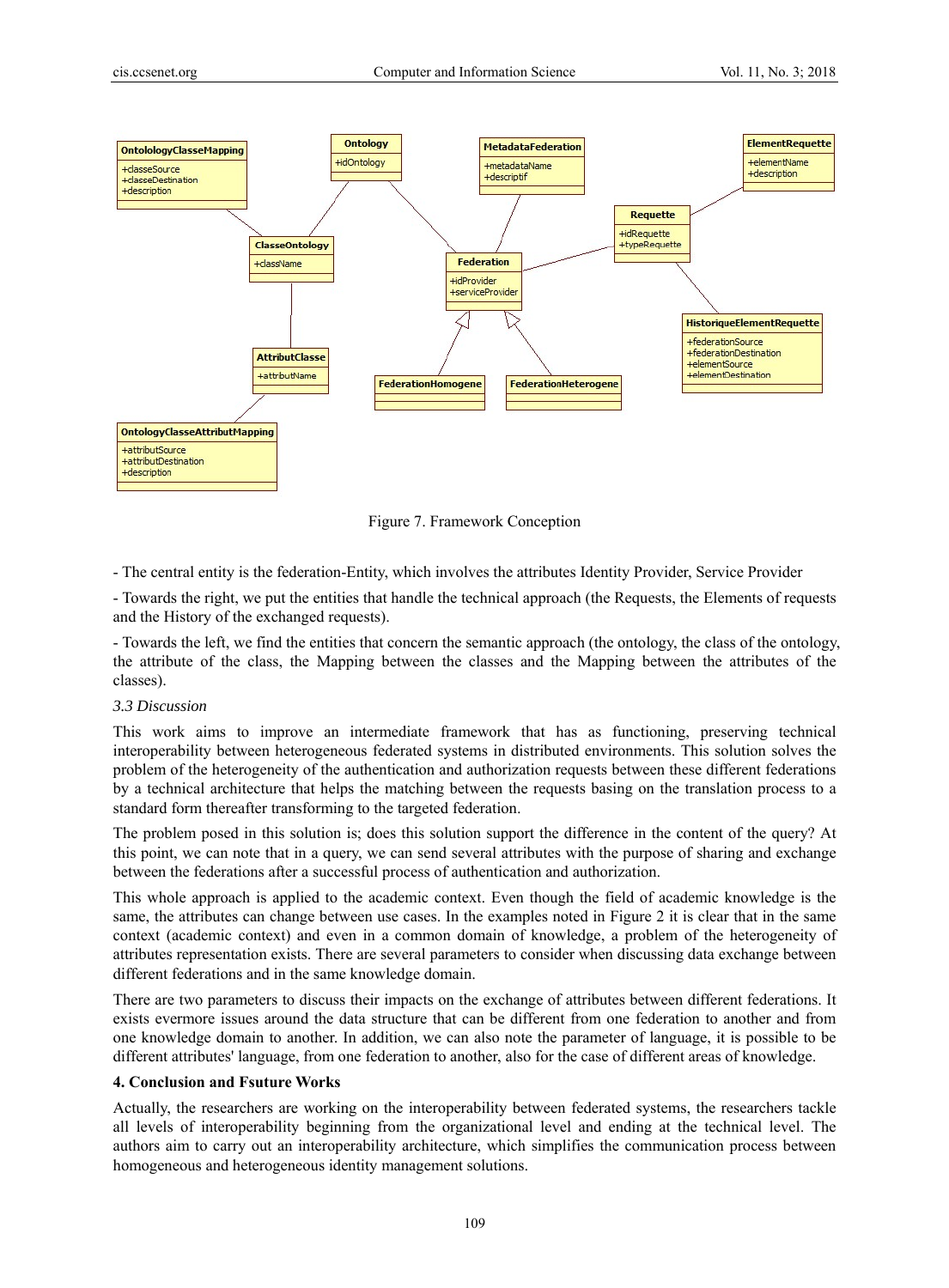In this paper, the authors aim to give a global view of identity management issues. We can define the semantic treatment of attribute exchange among federated systems. The communication process between the federated system should be transparent

and flexible. We find the problem of communication discontinuity in the process of requesting and receiving services.

We treated the identities portability issue among federated systems. By an interoperable approach, we can solve this problem. When the researcher compares the communication process between two federations, each one is based on a heterogeneous technology from the other. In addition, the nomination of same attributes is completely heterogeneous. At this level, there are technical and semantic issues in the exchange process between federations. In this work, the solution of interoperable approach is adopted to solve this problem of communication interruption, caused by the heterogeneity of those federations' technologies, standards, and protocols. In addition, the researcher adds a semantic layer to solve the problem of attributes exchange among different academic domain like the UK and Moroccan universities.

Our future goal is to create a global interoperable approach between different federations. All that to guarantee the portability of identity between different domains and a transparent communication between heterogeneous entities. The next step is about the creation of an intermediate ontology to ensure the mapping between different ontologies from same knowledge domain. That will be based on ontologies mapping and alignment for creating correspondences between Ontologies. As there are several methods to achieve this correspondence (Mapping, Merging, articulation), the researcher chooses the mapping technique. The authors are achieving the validation stage; they are working on an implementation as a proof to validate the feasibility of the solution.

#### **References**

- Benantar, M., & IBM USA. (2006). Access Control Systems Security, Identity Management and Trust Models. Springer.
- Chadwick, D. W., & Hibbert, M. (2013). Towards automated trust establishment in federated identity management. Springer, IFIP Advances in Information and Communication Technology, pp. 33-48, https://doi.org/10.1007/978-3-642-38323-6\_3.
- Chadwick, D. W., & Hibbert, M. (2012). F-sams: Reliably identifying attributes and their identity provider in a federation. In On the Move to Meaningful Internet Systems: OTM 2012 Workshops. Springer, https://doi.org/10.1007/978-3-642-33618-8\_32.
- Cox, S. J. D. (2015). Ontology for observations and sampling features, with alignments to existing models. *Semantic Web, 8,* 453-470.
- Donath, J. S. (1996). Identity and deception in the virtual community.
- García-Barriocanal, E., Cebeci, Z., Okur, M. C., & Öztürk, A. (2011). Metadata and Semantic Research.
- Glässer, U., & Vajihollahi, M. (2010). Identity management architecture. *Security Informatics, 9,* 97–116, https://doi.org/10.1007/978-1-4419-1325-8\_6.
- Internet2 (2017). eduperson and eduorg.
- Kevin, F., Rob, B., John, K., Hendrik, T., Dave, L., Aidan, B., & Declan, O. (2010). Enabling decentralized management through federation. Computer Networks: Special issue. *Managing emerging computing environment, 54,* 2825-2839. https://doi.org/10.1016/j.comnet.2010.07.006.
- L'Amrani, H., Berroukech, B. E., Bouzekri, E. L., Idrissi, Y., & Ajhoun, R. (2017). Toward interoperability approach between federated systems. In BDCA'17 Proceedings of the 2nd international Conference on Big Data, Cloud and Applications. ACM.
- L'Amrani, H., Berroukech, B. E., EL Bouzekri EL Idrissi, Y., & Ajhoun, R. (2016). Comparative study between identity management systems: Laws of identity for models' evaluation. In 4th IEEE International Colloquium on Information Science and Technology, (CiSt 2016), pages 736-740.
- Laformation.ma (2017). Etudier aux etats-unis.
- Marit, H., Henry, K., Christian, K., & Martin, R. (2003). Identity Management Systems (IMS): Identification and Comparison Study. Independent Centre for Privacy Protection (ICPP) / Unabhängiges Landeszentrum für Datenschutz (ULD) Schleswig-Holstein and Studio Notarile Genghini (SNG).
- Microsoft (2017). Understanding ws-federation.
- NARIC, U. (2017). Uk national recognition information centre.